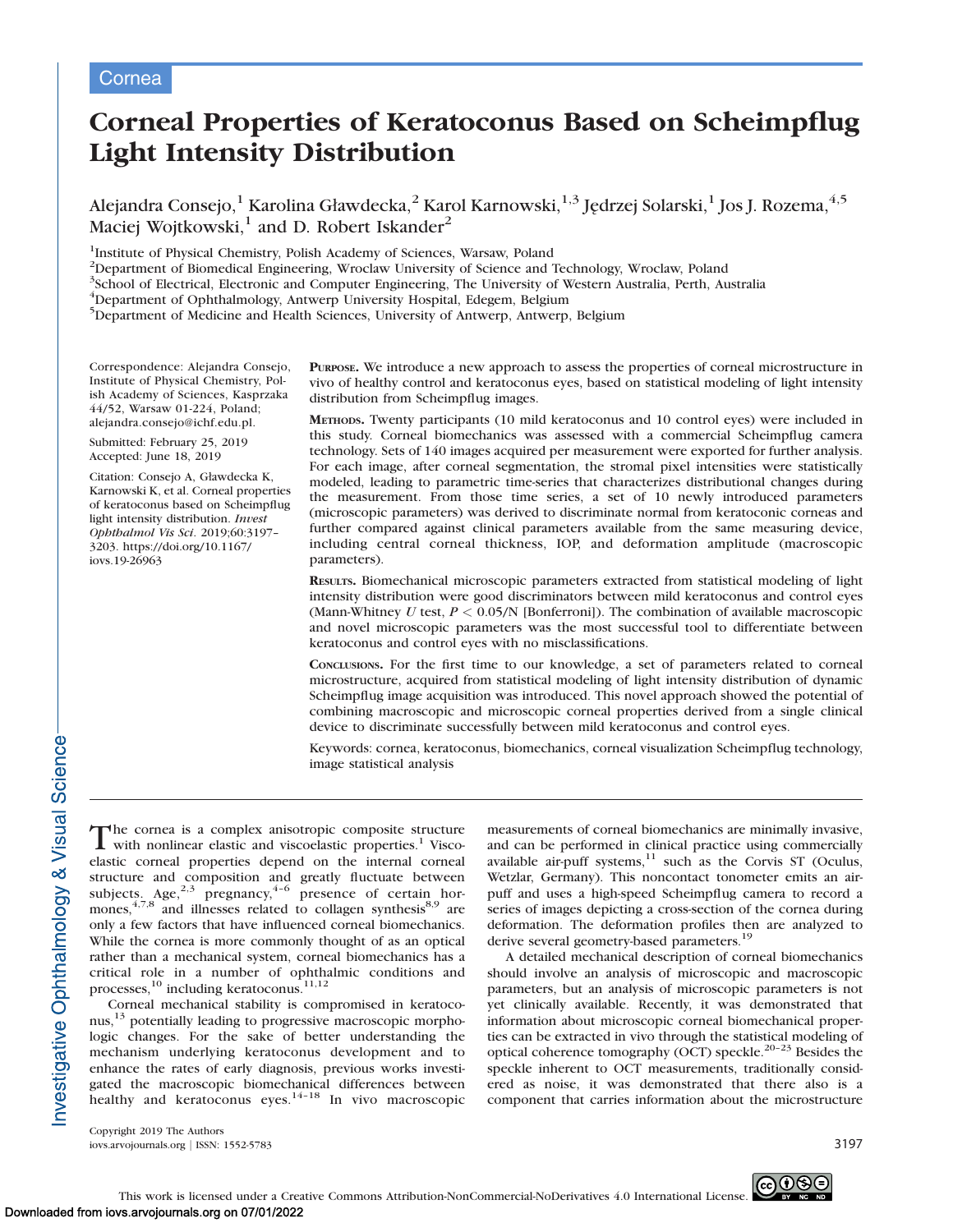

FIGURE 1. Corneal Scheimpflug images and the ROI (yellow lines) selected for analysis for a randomly chosen participant. (A) The shape of the cornea prior before the air-puff; (B) the shape of the cornea at the highest concavity. On the right is the corresponding histogram of pixel intensities in each ROI without normalization.

of the tissue.<sup>24</sup> Speckle arises from interferometry, the optical technique on which OCT is based. Scheimpflug devices, on the other hand, are not based on interferometry and consequently do not produce speckle. Instead, the light intensity distribution in the corneal Scheimpflug images may have potential in the assessment of microstructural corneal properties in a similar way as OCT.<sup>20</sup>

We introduced a set of parameters related to corneal microstructure, based on the statistical modeling of light intensity distribution of dynamic Scheimpflug images and showed the potential of combining macroscopic and microscopic properties of the cornea derived from a single clinical device to discriminate between keratoconus and control eyes.

# **METHODS**

#### Subjects and Data Collection

We studied 20 adults (20 eyes; 11 females, nine males) between 18 and 29 years old (mean age  $\pm$  SD, 23.6  $\pm$  2.9 years). The keratoconus group (KC) was formed by 10 participants, while the other 10 had healthy control eyes with IOP within a narrow range of 15 to 17 mm Hg and corneal astigmatism less than 0.75 diopters (D). Keratoconus patients were recruited from the keratoconus clinic at the Antwerp University Hospital (UZA, Edegem, Belgium). The keratoconic eyes were not crosslinked and were not planned to be crosslinked in the next year at the moment of recruitment, meaning that they represented a rather mild keratoconus. Besides crosslinking, other exclusion criteria included corneal scarring, contact lens wear, known retinal or corneal pathologies (apart from keratoconus), known ocular procedures or treatments, and known systemic diseases (e.g., diabetes, human immunodeficiency virus/acquired immunodeficiency syndrome [HIV/AIDS], or hypertension). In patients who were diagnosed with keratoconus in only one eye, the pathologic eye was selected for measurement. For participants with keratoconus in both eyes and for control subjects, one eye was randomly selected for measurement and further statistical analysis. All participants underwent a comprehensive ophthalmologic examination, including corneal biomechanics with Corvis ST (software version 1.4r1755) and a standardized interview. All assessments were performed at the same time of day during a single visit to decrease the effect of diurnal fluctuation. The study was approved by the Antwerp University Hospital ethical committee and adhered to the tenets of the Declaration of Helsinki. All participants gave written informed consent to participate after the nature and possible consequences of the study were explained.

# Data Analysis

Corvis ST corneal deformation images were obtained every 230 us and had a fixed size of  $200 \times 576$  pixels, corresponding with an approximate resolution of  $15 \mu m/pixel$ . After data acquisition, the sets of 140 images acquired per measurement were exported for further analysis. The method of data analysis consisted of two steps: corneal segmentation and statistical modeling of the pixel intensity distribution. Traditional image processing techniques, such as median filter and Canny edge detection, were used for corneal segmentation. After corneal segmentation, a region of interest (ROI) corresponding to central corneal stroma was selected (Fig. 1). The mean number of pixels corresponding with corneal tissue was approximately 9500 pixels, of which approximately one-third (3000 pixels) were included in the ROI. Image pixels corresponding to corneal epithelium were omitted from the ROI as they carried statistical information different from that of the stroma.<sup>20</sup> The width of the ROI was selected for each participant, according to this principle. The length of ROI (200 pixels) was optimized to achieve the highest range of changes in the statistical parameters of corneal deformation during the air-puff measurement; that is, to maximize the amount of signal-carrying data. Despite the relatively small variation in ROI width, the ROI in each image was normalized by dividing by the number of non-zero pixels, to avoid potential bias due to differences in the number of pixels within images.

Pixels corresponding to a given ROI were grouped in a histogram according to pixel intensity (Fig. 1). The resulting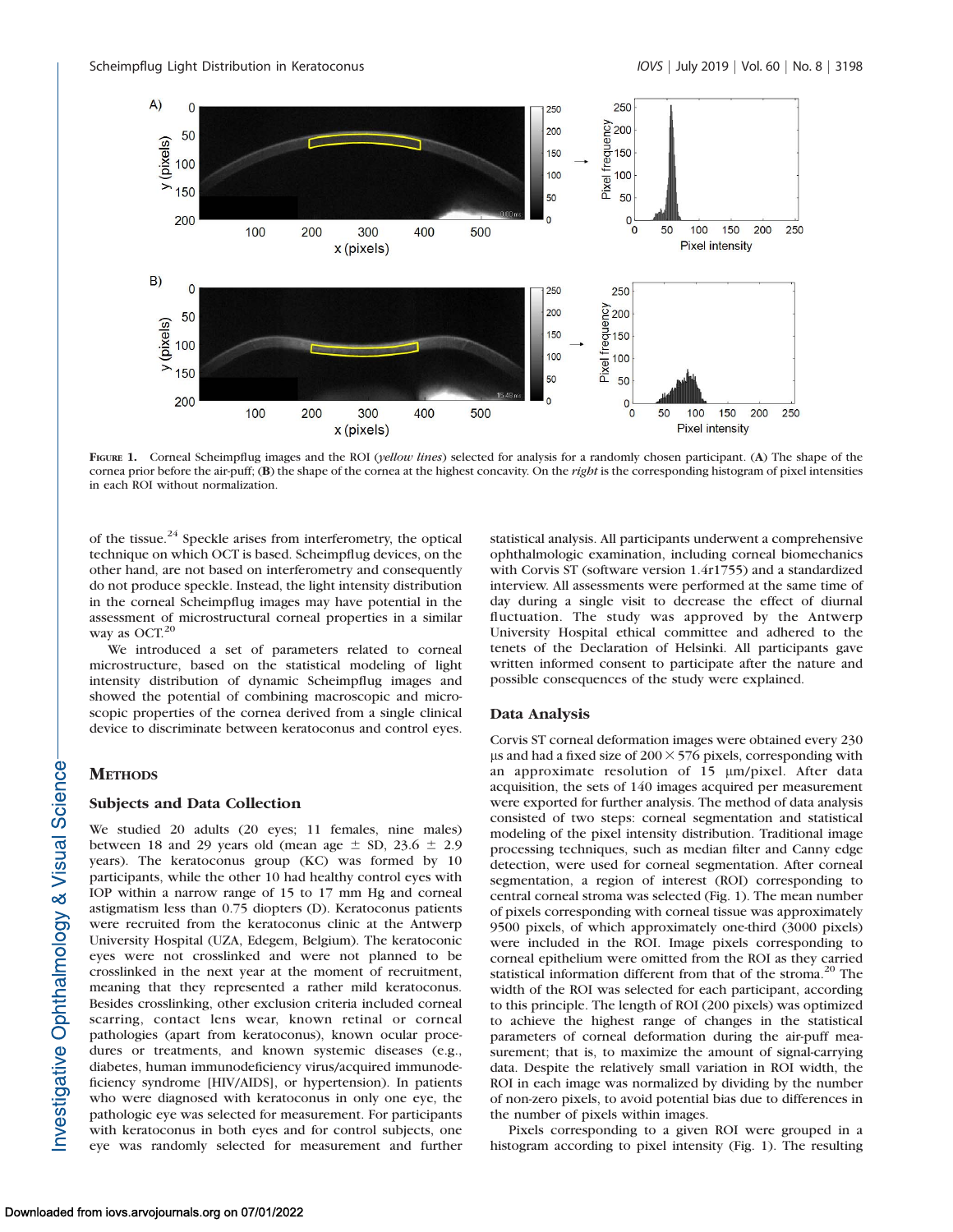

FIGURE 2. Main steps to obtain  $\alpha$  and  $\beta$  parameters from each frame. Step 1: corneal segmentation from the original corneal image, the *blue* and purple lines represents the anterior and posterior surfaces of the cornea, respectively. Step 2: ROI selection (a region of corneal stroma). Step 3: Histogram that represents the intensity of the pixels of ROI. Step 4: Probability density function (PDF) of the Gamma function, represented by the *red line*, fitted to the pixels in ROI. The fit is achieved by estimating the two parameters of the Gamma distribution ( $\alpha$  and  $\beta$ ), estimated using the method of maximum likelihood.



FIGURE 3. Example of the dynamic evolution of the shape  $(x)$  and rate  $(\beta)$  parameters extracted from the fitting the Gamma distribution to the light intensity of the cornea over 140 images (frames) acquired for a single Corvis ST measurement for one measurement. The orange dashed line shows the fit of an eighth order polynomial to the  $\alpha(t)$ parameter. This procedure is necessary to demarcate the five areas: cornea in convex state before air-puff stimulation  $(I_a)$ , first transition zone  $(II_a)$ , cornea in concave state (III), second transition zone  $(II_b)$ , and cornea in convex state after air-puff stimulation  $(I_b)$ .

histogram was further approximated by the Gamma probability density function,

$$
f(x) = \frac{\beta^{\alpha}}{\Gamma(\alpha)} x^{\alpha - 1} e^{-\beta x},
$$

where  $\alpha$  is the shape parameter,  $\beta$  is the rate parameter, and  $\Gamma(\alpha)$  is the standard Gamma function. These parameters were estimated using the method of maximum likelihood from the pixel intensities of the selected ROI in each image, in a way similar to that of the Generalized Gamma distribution performed previously for static OCT images.<sup>20</sup> In this way, the two parameters form two time series for the duration of each measurement. The actual optimization approach applied for fitting intensity values to the Gamma distribution was done using the 'gamfit' build-in Matlab function (version 9.4 [R2018a]; MathWorks, Natick, MA, USA). The procedure was as follows. First, the method of moments was used as a statistical method for estimation of the initial starting point for the maximum likelihood estimates. Second, it was ensured that maximum likelihood was possible, otherwise the first step had to be repeated. Finally, the maximum likelihood estimates were found.<sup>25</sup> The basic steps of the methodology to obtain  $\alpha$  and  $\beta$ parameters from each frame are shown in Figure 2.

After estimation of  $\alpha$  and  $\beta$  parameters was complete, an eighth order polynomial was fit to the time series of the parameter  $\alpha(t)$  to find the inflexion points and use them to distinguish five phases of corneal deformation during the measurement: $\epsilon$  cornea at rest 1, that is, cornea in the convex state before air-puff stimulation  $(I_a)$ ; applanation 1, that is, first transition zone  $(II_a)$ ; concave cornea  $(III)$ ; applanation 2, that is, second transition zone  $(II_b)$ ; and cornea at rest 2, that is, cornea in convex state after air-puff stimulation  $(I_b)$ , as is shown in Figure 3. The time series of the  $\alpha(t)$  and  $\beta(t)$ parameters was further analyzed using 10 parameters (P1, P2,..., P10) described in Table 1 and further included for statistical analysis.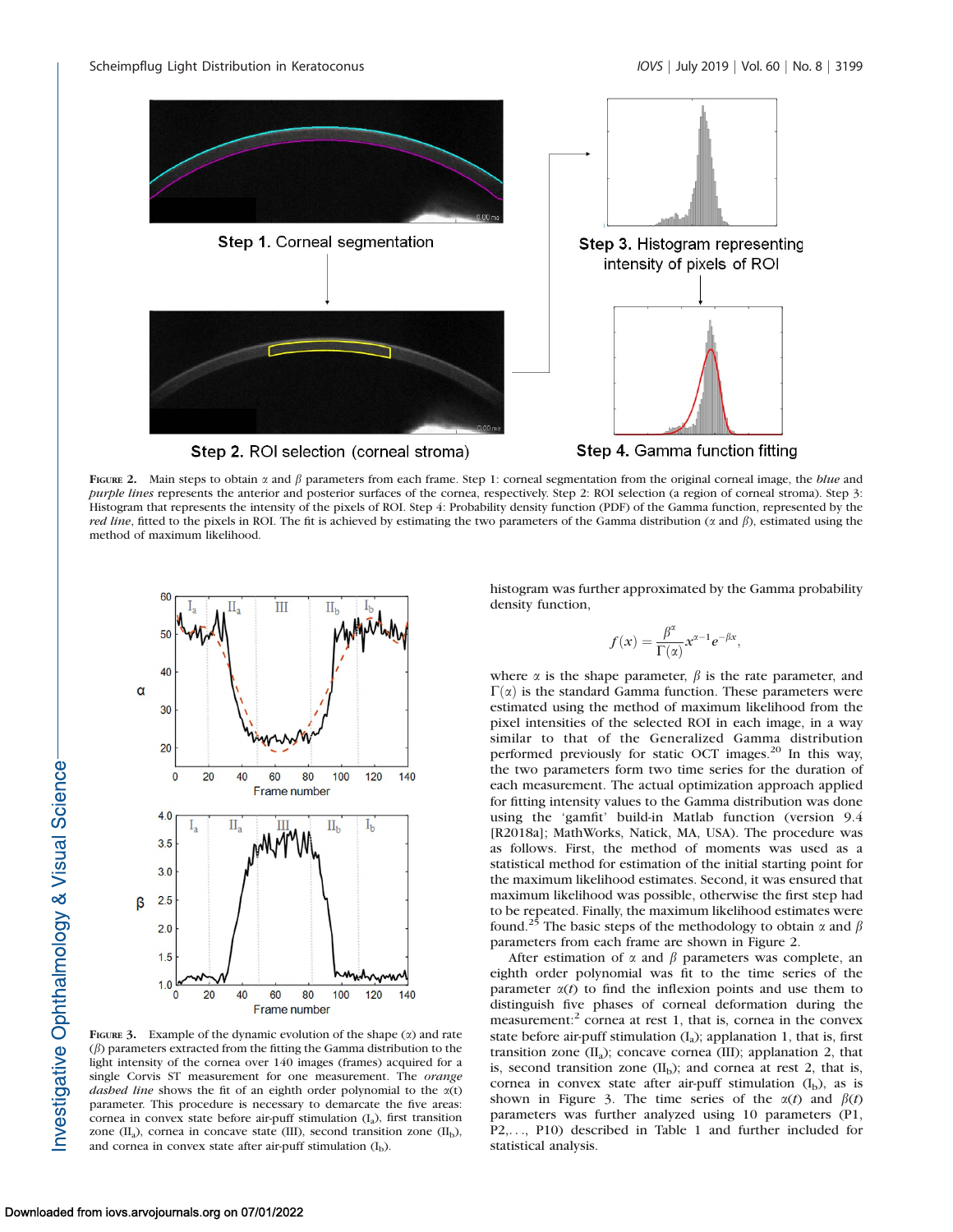| Shape Parameter $(\alpha[t])$ |                                                                        |                | Rate Parameter $(\beta[t])$                                           |  |  |
|-------------------------------|------------------------------------------------------------------------|----------------|-----------------------------------------------------------------------|--|--|
| P1                            | Median, $\alpha(t)$ , in convex state $(I_a \& I_b)$                   | P <sub>2</sub> | Median, $\beta(t)$ , in convex state $(I_a \& I_b)$                   |  |  |
| P3                            | Median, $\alpha(t)$ , in concave state (III)                           | P4             | Median, $\beta(t)$ , in concave state (III)                           |  |  |
| P5.                           | Trend, $\alpha(t)$ , in the transition zone (II <sub>a</sub> )         | P6             | Trend, $\beta(t)$ , in the transition zone (II <sub>a</sub> )         |  |  |
| P7                            | Trend, $\alpha(t)$ , in the transition zone (II <sub>b</sub> )         | P8             | Trend, $\beta(t)$ , in the transition zone (II <sub>b</sub> )         |  |  |
| P <sub>9</sub>                | Difference between medians, $\alpha(t)$ , in convex and concave states | P10            | Difference between medians, $\beta(t)$ , in convex and concave states |  |  |
|                               | $(P1-P3)$                                                              |                | $(P4-P2)$                                                             |  |  |
|                               |                                                                        |                |                                                                       |  |  |

The shape,  $\alpha(t)$ , and rate,  $\beta(t)$ , parameters are extracted from the fit of Gamma intensity function to corneal images. The different areas  $(I_a, I_b, II_a)$  $II<sub>b</sub>$ , III) are described and shown in Figure 3.

Sstatistical analysis was performed using Microsoft Office Excel (Microsoft Office Professional Plus 2013; Microsoft; Redmond, WA, USA). The Shapiro-Wilk test was used to test the distribution type (Gaussian or non-Gaussian) of all continuous variables. The independent two-sample t-test was used to assess differences in macroscopic and microscopic biomechanical parameters between the KC and control groups. When the condition of normality was not met, the Mann-Whitney U test was performed instead. The level of significance was set to 0.05 and a Bonferroni correction was applied to address the problem of multiple comparisons.

#### **RESULTS**

The microscopic biomechanical parameters  $\alpha(t)$  and  $\beta(t)$  were good discriminators between keratoconus and control eyes (Fig. 4), with statistically significant differences for both  $\alpha(t)$ (Mann-Whitney U test,  $P < 0.05/N$  [ $N = 140$ , Bonferroni]) and  $\beta(t)$  (Mann-Whitney U test,  $P < 0.05/N$  [N = 140, Bonferroni]). Similarly, the derived parameters from the time evolution of  $\alpha(t)$  and  $\beta(t)$ , (P1, ..., P10), described in Table 1, also were good discriminators between keratoconus and control eyes (Table 2).

The macroscopic and microscopic biomechanical parameters with the best discriminating potential between keratoconus and control eyes were extracted from Table 2, defined as those parameters with the smallest overlapping ranges between both groups. Using that criterion, the best macroscopic parameters were the maximum deformation amplitude, central corneal thickness (CCT), and IOP, as acquired with the Corvis ST, and the best microscopic parameters were P2, P3, and P4 (Table 1). Plotting combinations of macroscopic and microscopic parameters formed the most successful discriminating tool (Figs. 5G–I), which performed better than plots of only microscopic parameters (Figs. 5D–F) or only macroscopic parameters (Figs. 5A–C).

### **DISCUSSION**

This study derived a set of novel parameters from the light intensity distribution of Scheimpflug images of the corneal stroma during mechanical stimulation. These parameters relate to the microstructure of corneal tissue<sup>20,24</sup> and show great potential to discriminate between keratoconus and healthy eyes (Fig. 4). Nevertheless, a combination of traditional macroscopic biomechanical parameters and the newly introduced microscopic biomechanical parameters was the most successful in discriminating between keratoconus and healthy controls (Figs. 5G–I).

Different clinical studies attempted to use macroscopic biomechanical parameters taken from Corvis software as a discriminating tool,<sup>14,16,17,26</sup> but the results often were inconclusive, especially in early keratoconus cases.<sup>16,26</sup> The results of our macroscopic biomechanical parameters in Table 2 are in agreement with those of previous clinical works.<sup>14,16,17,26</sup> Moreover, a combination of macroscopic Corvis parameters was proposed by Vinciguerra et al. $^{27}$  and added to device software under the name of the Corvis Biomechanical Index (CBI) as a risk assessment tool for ectasia. CBI ranges from 0.00 (low risk of ectasia) to 1.00 (high risk of ectasia). Although all keratoconic cases in this study were correctly classified by the CBI as keratoconus, 3 of 10 controls scored over 0.80, despite no signs of ectasia in the clinical examination. These false-positives indicated the limitations of a diagnosis based solely on macroscopic parameters.

Combining macroscopic and microscopic parameters provided the best level of discrimination between keratoconus and controls (Figs. 5G–I). Furthermore, microscopic parameters extracted from image processing on their own were better



FIGURE 4. Mean values of the dynamic evolution of the shape,  $\alpha(t)$ , and rate,  $\beta(t)$ , parameters extracted from the fitting of Gamma distribution to the pixel intensities of corneal Scheimpflug images for 10 keratoconus participants (blue) and 10 control participants (red). Error bars: SE at 95% confidence level.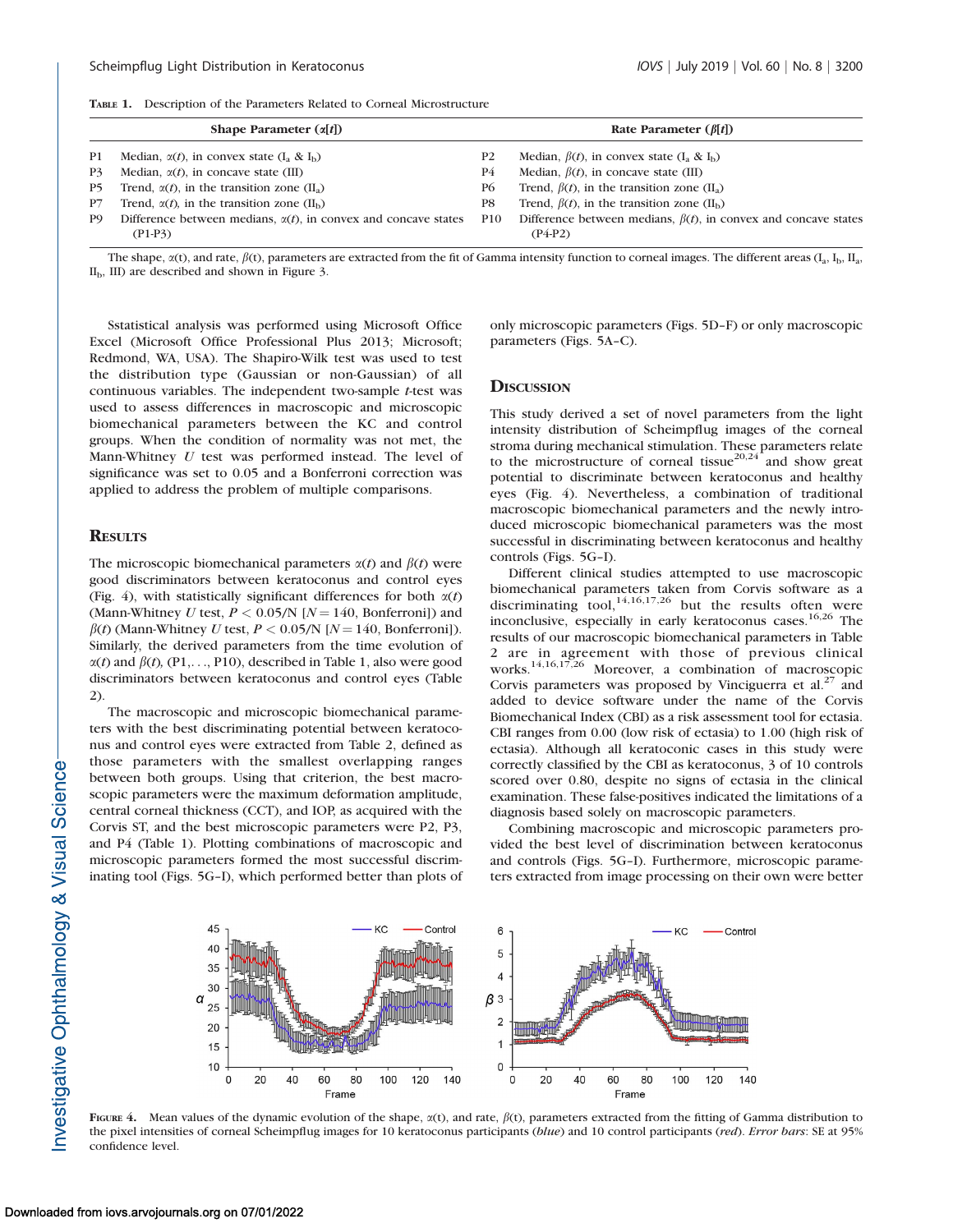TABLE 2. Comparison of Biomechanical Macroscopic Parameters Extracted From the Corvis ST Software<sup>17,27</sup> and Biomechanical Microscopic Parameters, Defined in Table 1, Extracted From Statistical Modeling of Corneal Light Intensity Distribution, Between the KC ( $N=10$ ) and Control (N  $=$  10) Groups

|                                            | Control                          | KC                                     | P Value                |
|--------------------------------------------|----------------------------------|----------------------------------------|------------------------|
| Macroscopic parameters                     |                                  |                                        |                        |
| A1-length, mm                              | $2.24 \pm 0.38$ (1.75-2.74)      | $1.87 \pm 0.29$ (1.49-2.39)            | $0.03*$                |
| A1-velocity, m/s                           | $0.15 \pm 0.01$ (0.14-0.18)      | $0.19 \pm 0.02$ (0.15-0.21)            | $< 0.001$ †            |
| A2-length, mm                              | $1.91 \pm 0.40$ (1.48-2.98)      | $1.62 \pm 0.30$ (1.13-2.00)            | $0.37*$                |
| A2-velocity, m/s                           | $-0.28 \pm 0.02$ (-0.32, -0.23)  | $-0.34 \pm 0.05$ ( $-0.45$ , $-0.29$ ) | $0.002*$               |
| Maximum deformation amplitude, mm          | $0.99 \pm 0.05$ (0.85-1.05)      | $1.22 \pm 0.10$ (1.04-1.37)            | $< 0.001$ †            |
| Peak distance, mm                          | $4.79 \pm 0.24$ (4.31-5.12)      | $4.97 \pm 0.19$ (4.68-5.36)            | 0.11 <sub>1</sub>      |
| Radius of curvature, mm                    | $7.11 \pm 0.71$ (5.25-7.91)      | $5.13 \pm 0.91$ (4.08-6.82)            | $< 0.001$ <sup>+</sup> |
| Stiffness parameter, SP-A1                 | $94.4 \pm 10.2$ (76.2-106.7)     | $106.1 \pm 14.3$ (92.7-143.2)          | ${<}0.001*$            |
| Ambrosio Relational Thickness, ARTh        | $443.1 \pm 63.6 (358.5 - 558.4)$ | $468.7 \pm 68.9 (358.5 - 574.1)$       | $< 0.001$ <sup>+</sup> |
| IOP noncorrected, mm Hg                    | $16.00 \pm 0.75$ (15.0-17.0)     | $11.80 \pm 1.87$ (8.5-15.0)            | ${<}0.001*$            |
| b-IOP biomechanically corrected IOP, mm Hg | $15.84 \pm 1.43$ (12.3-17.3)     | $13.68 \pm 1.84$ (10.8-16.1)           | 0.01 <sub>†</sub>      |
| $CCT \mu m$                                | $532 \pm 24 (491 - 568)$         | $463 \pm 27(409-495)$                  | $< 0.001$ †            |
| <b>CBI</b>                                 | $0.32 \pm 0.38$ (0-0.94)         | $1.0 \pm 0$                            | ${<}0.001*$            |
| Microscopic parameters                     |                                  |                                        |                        |
| $P1 \cdot 10^4$                            | $36.4 \pm 5.8$ (26.6-45.5)       | $26.4 \pm 4.9$ (18.3-33.0)             | $0.001\dagger$         |
| $P_2^3 \cdot 10^4$                         | $19.4 \pm 2.1$ (16.2-21.9)       | $15.7 \pm 2.2$ (13.0-19.5)             | $0.002\dagger$         |
| $P5 \cdot 10^3$                            | $-6.38 \pm 1.82$ (-9.15, -3.42)  | $-4.49 \pm 1.59$ (-6.41, -1.94)        | 0.030 <sub>1</sub>     |
| $P7 \cdot 10^3$                            | $6.95 \pm 1.61 (4.24 - 9.53)$    | $3.66 \pm 1.77(0.63 - 5.82)$           | 0.001 <sub>1</sub>     |
| $P9.10^{4}$                                | $17.0 \pm 4.3$ (10.0-23.6)       | $10.7 \pm 4.0$ (4.30 -15.7)            | $0.004\dagger$         |
| $P2 \cdot 10^4$                            | $1.19 \pm 0.16$ (0.95-1.48)      | $1.84 \pm 0.49$ (1.39-2.67)            | $0.001\dagger$         |
| $P4 \cdot 10^4$                            | $3.09 \pm 0.22$ (2.76-3.48)      | $4.38 \pm 0.57$ (3.56-5.30)            | $< 0.001$ †            |
| $P6 \cdot 10^3$                            | $0.66 \pm 0.07$ (0.52-0.79)      | $0.80 \pm 0.17$ (0.48-1.07)            | $0.03+$                |
| $P8 \tcdot 10^3$                           | $-0.77 \pm 0.06 (-0.87, -0.63)$  | $-0.74 \pm 0.25$ (-1.1, -0.42)         | 0.69 <sub>1</sub>      |
| $P10.10^{4}$                               | $1.90 \pm 0.15$ (1.68-2.18)      | $2.54 \pm 0.35$ (1.93-3.09)            | $< 0.001$ <sup>+</sup> |

Values indicate mean  $\pm$  SD (range). Values in bold denote the statistical significance.

\* Mann-Whitney U test.

† independent two-sample t-test.

discriminators than the macroscopic parameters on their own (Figs. 5A–F). Regardless of the limitations of the geometric parameters extracted from corneal dynamic stimulations, the deformation amplitude was repeatedly the best isolated discriminant parameter.<sup>14,16</sup> Similarly, CCT is considered by ophthalmologists as a key parameter in keratoconus diagnosis. However, it is noteworthy that the combination of these two macroscopic parameters (Fig. 5A) leads to some misclassifications, while the combination of these macroscopic parameters with microscopic parameters obtained from image statistical analysis did not (Figs. 5G, 5H). In addition, the differences found between normal and keratoconus eyes before mechanical excitation of the cornea (the first frames in Fig. 4) suggested that the observed differences were related to inner microstructural differences between keratoconus and normal cornea rather than just being an artefact created by light scattering during corneal mechanical stimulation. The differences in  $\alpha$  and  $\beta$  parameters between keratoconic and control eyes at the very first frame  $(t_0 = 0 \text{ s})$  were statistically significant (*t*-test, for  $\alpha(t_0)$ :  $P = 0.004$ ; for  $\beta(t_0)$ :  $P = 0.003$ ). In addition this suggested that the image processing method presented also could be applied to static Scheimpflug images. Therefore, the  $\alpha$  and  $\beta$  parameters could assist practitioners with keratoconus diagnosis based on Scheimpflug topography, which is amply used in clinical settings. Corneal densitometry, defined as a map of the amount of backscattered light in the different regions of the cornea, $^{28}$  is provided as an add-on to the standard software of commercially available Scheimpflug tomography. We would expect our results to be correlated with traditional densitometry values, since both methods are based on light backscattering, but this is yet to be confirmed.

A general interpretation of the physical meaning of  $\alpha$  and  $\beta$ parameters when fitting Gamma function to the light intensity distribution of pixels is available in the literature.<sup>20,29</sup> In particular, it has been suggested that the scale parameter  $\alpha$ quantifies the average backscatter power and can be related to the average scattered cross-section, whereas the shape parameter  $\beta$  was related to the scatter density. This study does not provide sufficient data to assess the origin of the observed differences in pixel intensity distributions between control and keratoconus eyes. However, based on previous studies $^{20,29}$  and the well-known fact that in keratoconus corneal biomechanics is compromised, $1^{11-13}$  it is possible to make an educated guess that the underlying mechanism is based on differences in distribution of the tissue scatter due to microstructural alterations caused by the disease process.

The small sample size could be seen as a limitation of this proof-of-concept study. However, it is noteworthy that statistically significant differences were found despite this fact or the relatively small number of pixels in each image (200  $\times$ 576 pixels compared to, for example,  $600 \times 800$  pixels in the Pentacam HR). Also, it is noteworthy that the keratoconic cases included in the study were rather mild (as moderate or advanced cases were excluded), strengthening the potential of the presented results.

In conclusion, to our knowledge, we present the first set of parameters related to the corneal microstructure, derived from statistical modeling of the light intensity distributions of dynamic Scheimpflug images. This novel approach showed the potential of combining macroscopic and microscopic corneal properties to successfully discriminate between mild keratoconus and control eyes.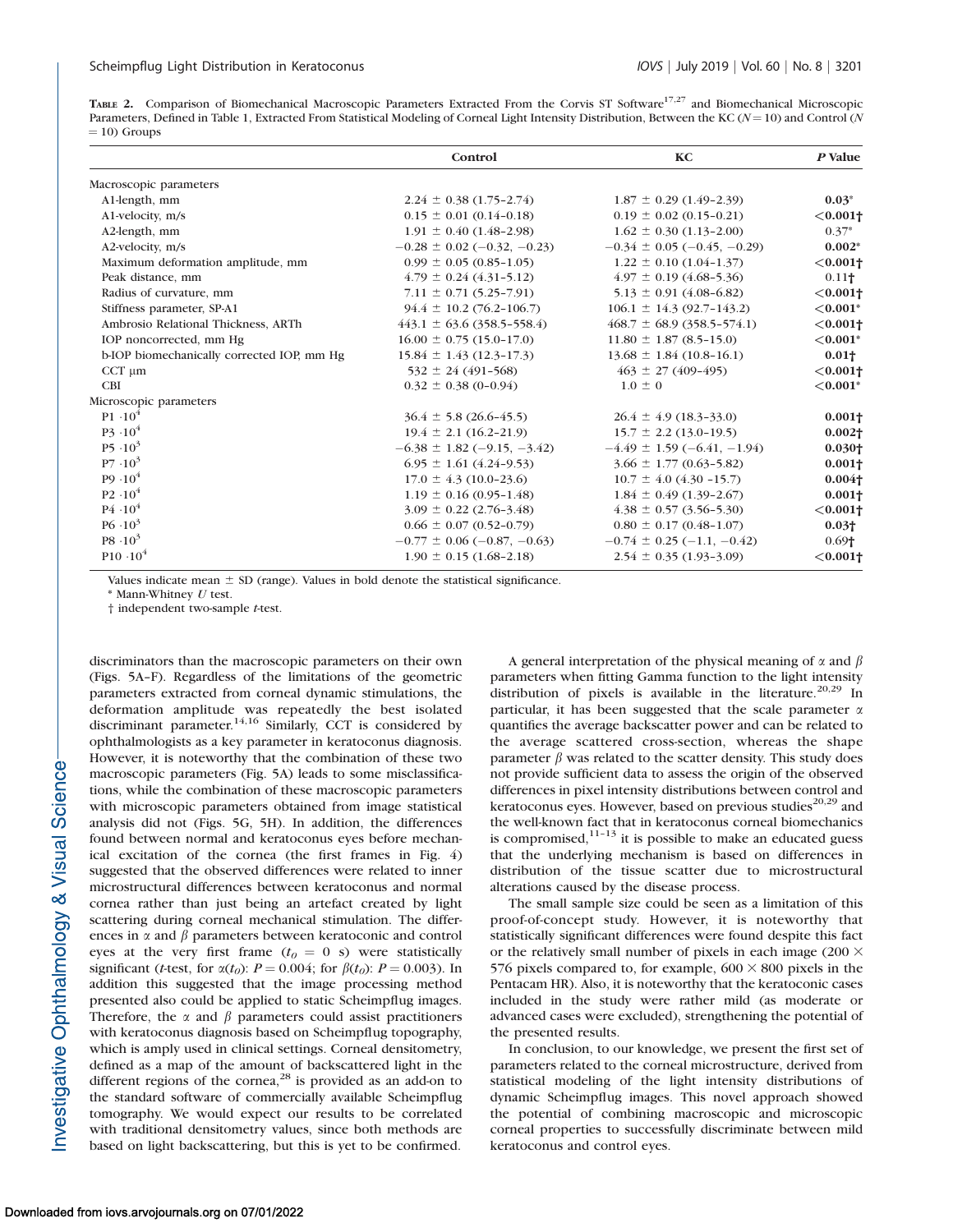

FIGURE 5. Scatter plots demonstrating the discriminative power between keratoconus ( $N = 10$ ) and control ( $N = 10$ ) eyes of: (A–C) traditional macroscopic biomechanical parameters extracted from Corvis ST software, that is, maximum deformation amplitude, CCT, and IOP; (D–F) novel microscopic biomechanical parameters extracted from the proposed image processing methodology, the definition of parameters P2, P3, P4 is described in Table 1; (G–I) combination of the previously shown macroscopic and microscopic biomechanical parameters. Gray dashed lines in (G–I) indicate the separation between keratoconus and control eyes.

# Acknowledgments

Supported by Grant 779960 from the European Union's Horizon 2020 research and innovation program, the Statutory Funds of Wroclaw University of Science and Technology, and Grant 666295 (MW) from the European Union's Horizon 2020 research and innovation program.

Disclosure: A. Consejo, None; K. Gławdecka, None; K. Karnowski, None; J. Solarski, None; J.J. Rozema, None; M. Wojtkowski, None; D.R. Iskander, None

# References

- 1. Dupps WJ, Wilson SE. Biomechanics and wound healing in the cornea. Exp Eye Res. 2006;83:709–720.
- 2. Rogowska ME, Iskander DR. Age-related changes in corneal deformation dynamics utilizing scheimpflug imaging. PLoS One. 2015;10:e0140093.
- 3. Kamiya K, Shimizu K, Ohmoto F. Effect of aging on corneal biomechanical parameters using the ocular response analyzer. J Refract Surg. 2009;25:888–893.
- 4. Gatzioufas Z, Thanos S. Acute keratoconus induced by hypothyroxinemia during pregnancy. J Endocrinol Invest. 2008;31:262–266.
- 5. Sen E, Onaran Y, Nalcacioglu-Yuksekkaya P, Elgin U, Ozturk F. Corneal biomechanical parameters during pregnancy. Eur J Ophthalmol. 2014;24:314–319.
- 6. Naderan M, Jahanrad A. Topographic, tomographic and biomechanical corneal changes during pregnancy in patients with keratoconus: a cohort study. Acta Ophthalmol. 2017;95: e291–e296.
- 7. Scheler A, Spoerl E, Boehm AG. Effect of diabetes mellitus on corneal biomechanics and measurement of intraocular pressure. Acta Ophthalmol. 2012;90:e447–e451.
- 8. Spoerl E, Zubaty V, Raiskup-Wolf F, Pillunat LE. Oestrogeninduced changes in biomechanics in the cornea as a possible reason for keratectasia. Br J Ophthalmol. 2007;91:1547– 1550.
- 9. Kara N, Bozkurt E, Baz O, et al. Corneal biomechanical properties and intraocular pressure measurement in Marfan patients. J Cataract Refract Surg. 2012;38:309–314.